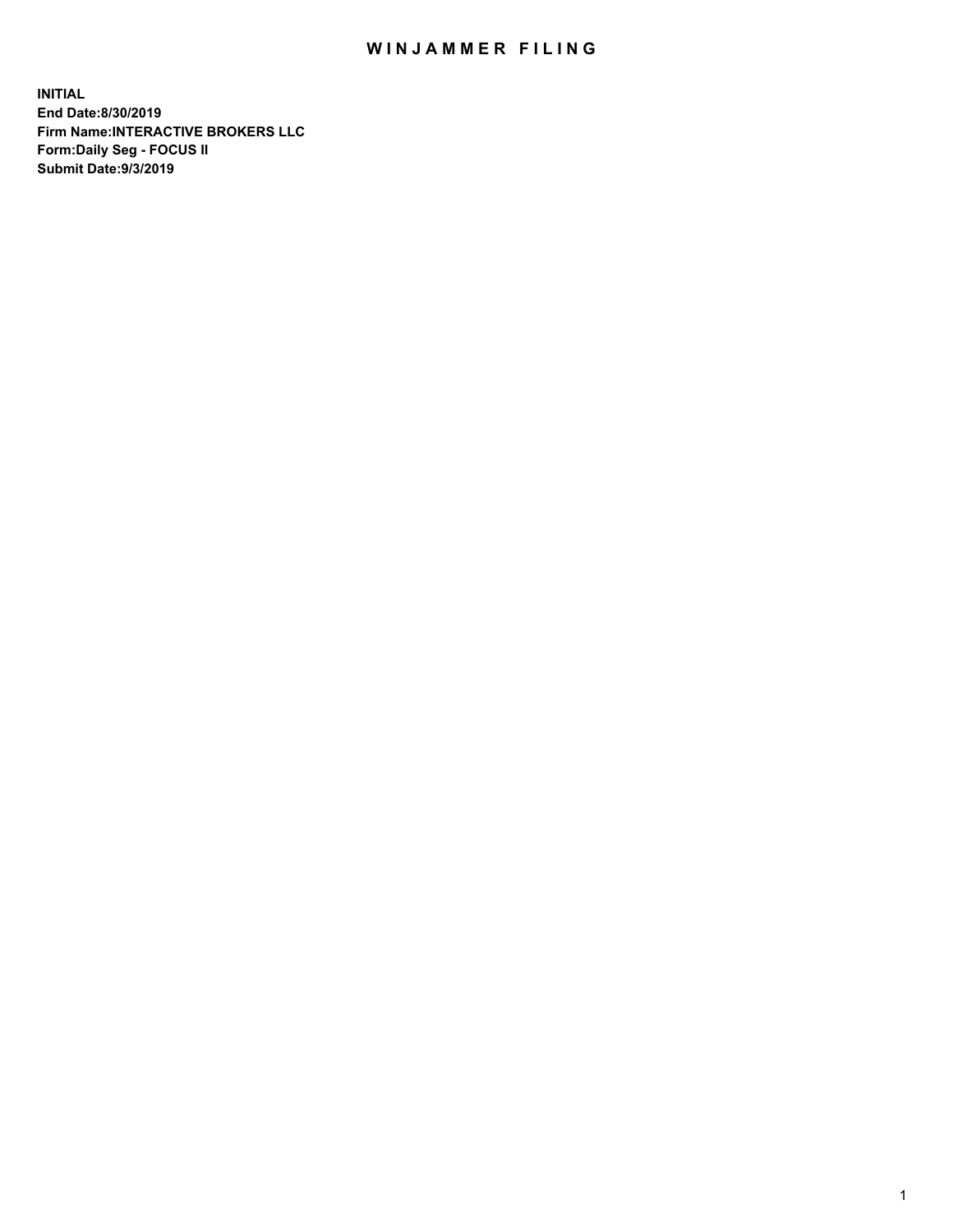**INITIAL End Date:8/30/2019 Firm Name:INTERACTIVE BROKERS LLC Form:Daily Seg - FOCUS II Submit Date:9/3/2019 Daily Segregation - Cover Page**

| Name of Company                                                                                                                                                                                                                                                                                                                | <b>INTERACTIVE BROKERS LLC</b>                                                                  |
|--------------------------------------------------------------------------------------------------------------------------------------------------------------------------------------------------------------------------------------------------------------------------------------------------------------------------------|-------------------------------------------------------------------------------------------------|
| <b>Contact Name</b>                                                                                                                                                                                                                                                                                                            | <b>James Menicucci</b>                                                                          |
| <b>Contact Phone Number</b>                                                                                                                                                                                                                                                                                                    | 203-618-8085                                                                                    |
| <b>Contact Email Address</b>                                                                                                                                                                                                                                                                                                   | jmenicucci@interactivebrokers.c<br>om                                                           |
| FCM's Customer Segregated Funds Residual Interest Target (choose one):<br>a. Minimum dollar amount: ; or<br>b. Minimum percentage of customer segregated funds required:% ; or<br>c. Dollar amount range between: and; or<br>d. Percentage range of customer segregated funds required between:% and%.                         | $\overline{\mathbf{0}}$<br>$\overline{\mathbf{0}}$<br>155,000,000 245,000,000<br>0 <sub>0</sub> |
| FCM's Customer Secured Amount Funds Residual Interest Target (choose one):<br>a. Minimum dollar amount: ; or<br>b. Minimum percentage of customer secured funds required:%; or<br>c. Dollar amount range between: and; or<br>d. Percentage range of customer secured funds required between:% and%.                            | $\frac{0}{0}$<br>80,000,000 120,000,000<br>0 <sub>0</sub>                                       |
| FCM's Cleared Swaps Customer Collateral Residual Interest Target (choose one):<br>a. Minimum dollar amount: ; or<br>b. Minimum percentage of cleared swaps customer collateral required:% ; or<br>c. Dollar amount range between: and; or<br>d. Percentage range of cleared swaps customer collateral required between:% and%. | $\overline{\mathbf{0}}$<br><u>0</u><br>0 <sub>0</sub><br>0 <sub>0</sub>                         |

Attach supporting documents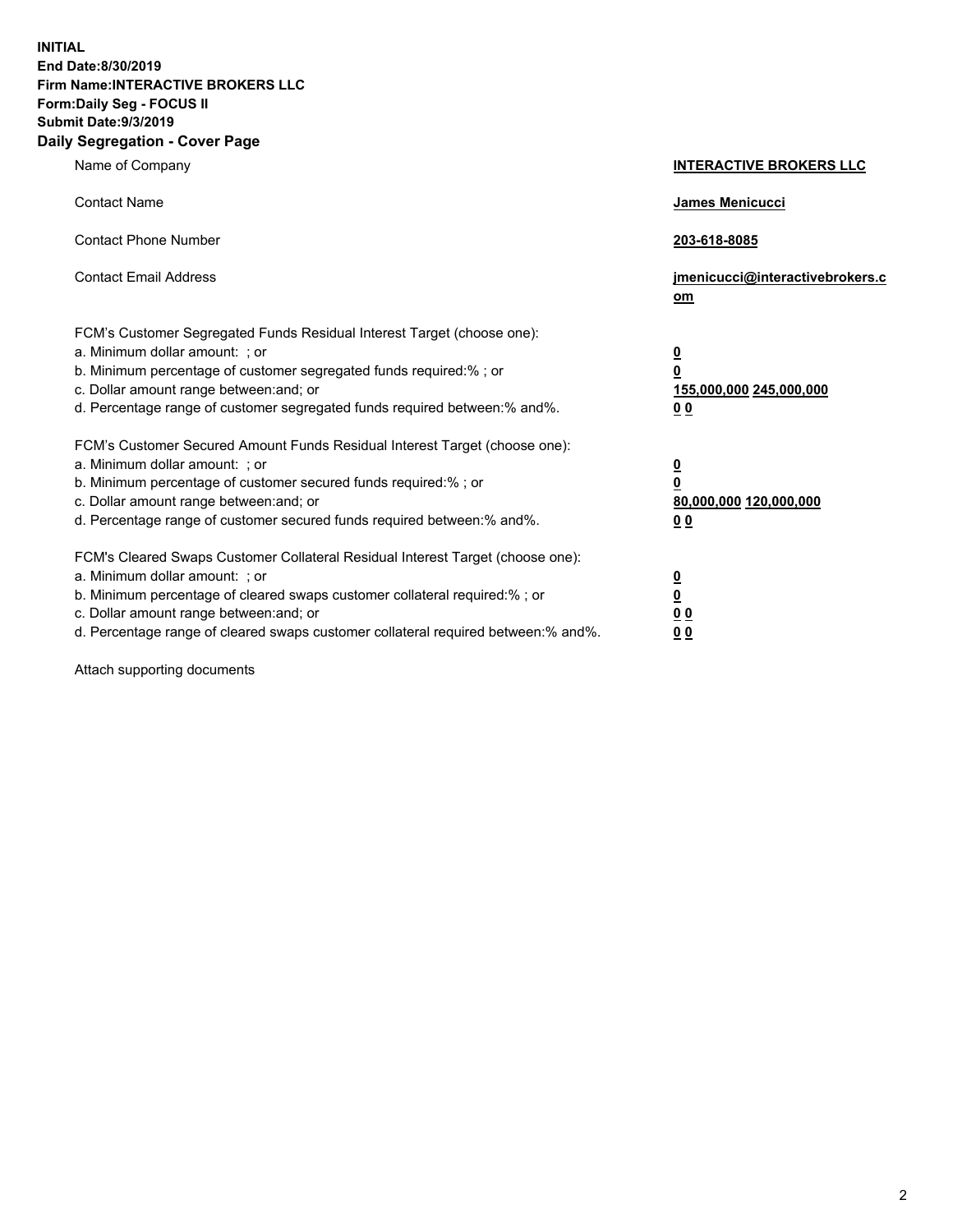## **INITIAL End Date:8/30/2019 Firm Name:INTERACTIVE BROKERS LLC Form:Daily Seg - FOCUS II Submit Date:9/3/2019 Daily Segregation - Secured Amounts**

|     | 2011, Ocgi ogation - Oceaned Anioanita                                                                     |                                                      |
|-----|------------------------------------------------------------------------------------------------------------|------------------------------------------------------|
|     | Foreign Futures and Foreign Options Secured Amounts                                                        |                                                      |
|     | Amount required to be set aside pursuant to law, rule or regulation of a foreign                           | $0$ [7305]                                           |
|     | government or a rule of a self-regulatory organization authorized thereunder                               |                                                      |
| 1.  | Net ledger balance - Foreign Futures and Foreign Option Trading - All Customers                            |                                                      |
|     | A. Cash                                                                                                    | 485, 168, 989 [7315]                                 |
|     | B. Securities (at market)                                                                                  | $0$ [7317]                                           |
| 2.  | Net unrealized profit (loss) in open futures contracts traded on a foreign board of trade                  | 18,784,024 [7325]                                    |
| 3.  | Exchange traded options                                                                                    |                                                      |
|     | a. Market value of open option contracts purchased on a foreign board of trade                             | 47,504 [7335]                                        |
|     | b. Market value of open contracts granted (sold) on a foreign board of trade                               | $-34,699$ [7337]                                     |
| 4.  | Net equity (deficit) (add lines 1.2. and 3.)                                                               | 503,965,818 [7345]                                   |
| 5.  | Account liquidating to a deficit and account with a debit balances - gross amount                          | 12,960 [7351]                                        |
|     | Less: amount offset by customer owned securities                                                           | 0 [7352] 12,960 [7354]                               |
| 6.  | Amount required to be set aside as the secured amount - Net Liquidating Equity                             | 503,978,778 [7355]                                   |
|     | Method (add lines 4 and 5)                                                                                 |                                                      |
| 7.  | Greater of amount required to be set aside pursuant to foreign jurisdiction (above) or line<br>6.          | 503,978,778 [7360]                                   |
|     | FUNDS DEPOSITED IN SEPARATE REGULATION 30.7 ACCOUNTS                                                       |                                                      |
| 1.  | Cash in banks                                                                                              |                                                      |
|     | A. Banks located in the United States                                                                      | 93,106,434 [7500]                                    |
|     | B. Other banks qualified under Regulation 30.7                                                             | 0 [7520] 93,106,434 [7530]                           |
| 2.  | Securities                                                                                                 |                                                      |
|     | A. In safekeeping with banks located in the United States                                                  | 462,292,212 [7540]                                   |
|     | B. In safekeeping with other banks qualified under Regulation 30.7                                         | 0 [7560] 462,292,212 [7570]                          |
| 3.  | Equities with registered futures commission merchants                                                      |                                                      |
|     | A. Cash                                                                                                    | $0$ [7580]                                           |
|     | <b>B.</b> Securities                                                                                       | $0$ [7590]                                           |
|     | C. Unrealized gain (loss) on open futures contracts                                                        | $0$ [7600]                                           |
|     | D. Value of long option contracts                                                                          | $0$ [7610]                                           |
|     | E. Value of short option contracts                                                                         | 0 [7615] 0 [7620]                                    |
| 4.  | Amounts held by clearing organizations of foreign boards of trade                                          |                                                      |
|     | A. Cash                                                                                                    | $0$ [7640]                                           |
|     | <b>B.</b> Securities                                                                                       | $0$ [7650]                                           |
|     | C. Amount due to (from) clearing organization - daily variation                                            | $0$ [7660]                                           |
|     | D. Value of long option contracts                                                                          | $0$ [7670]                                           |
|     | E. Value of short option contracts                                                                         | 0 [7675] 0 [7680]                                    |
| 5.  | Amounts held by members of foreign boards of trade                                                         |                                                      |
|     | A. Cash                                                                                                    | 64,222,558 [7700]                                    |
|     | <b>B.</b> Securities                                                                                       | $0$ [7710]                                           |
|     | C. Unrealized gain (loss) on open futures contracts                                                        | 11,730,835 [7720]                                    |
|     | D. Value of long option contracts                                                                          | 47,504 [7730]                                        |
|     | E. Value of short option contracts                                                                         | <mark>-34,699</mark> [7735] <b>75,966,198</b> [7740] |
| 6.  | Amounts with other depositories designated by a foreign board of trade                                     | <u>0</u> [7760]                                      |
| 7.  | Segregated funds on hand                                                                                   | $0$ [7765]                                           |
| 8.  | Total funds in separate section 30.7 accounts                                                              | 631, 364, 844 [7770]                                 |
| 9.  | Excess (deficiency) Set Aside for Secured Amount (subtract line 7 Secured Statement<br>Page 1 from Line 8) | 127,386,066 [7380]                                   |
| 10. | Management Target Amount for Excess funds in separate section 30.7 accounts                                | 80,000,000 [7780]                                    |
| 11. | Excess (deficiency) funds in separate 30.7 accounts over (under) Management Target                         | 47,386,066 [7785]                                    |
|     |                                                                                                            |                                                      |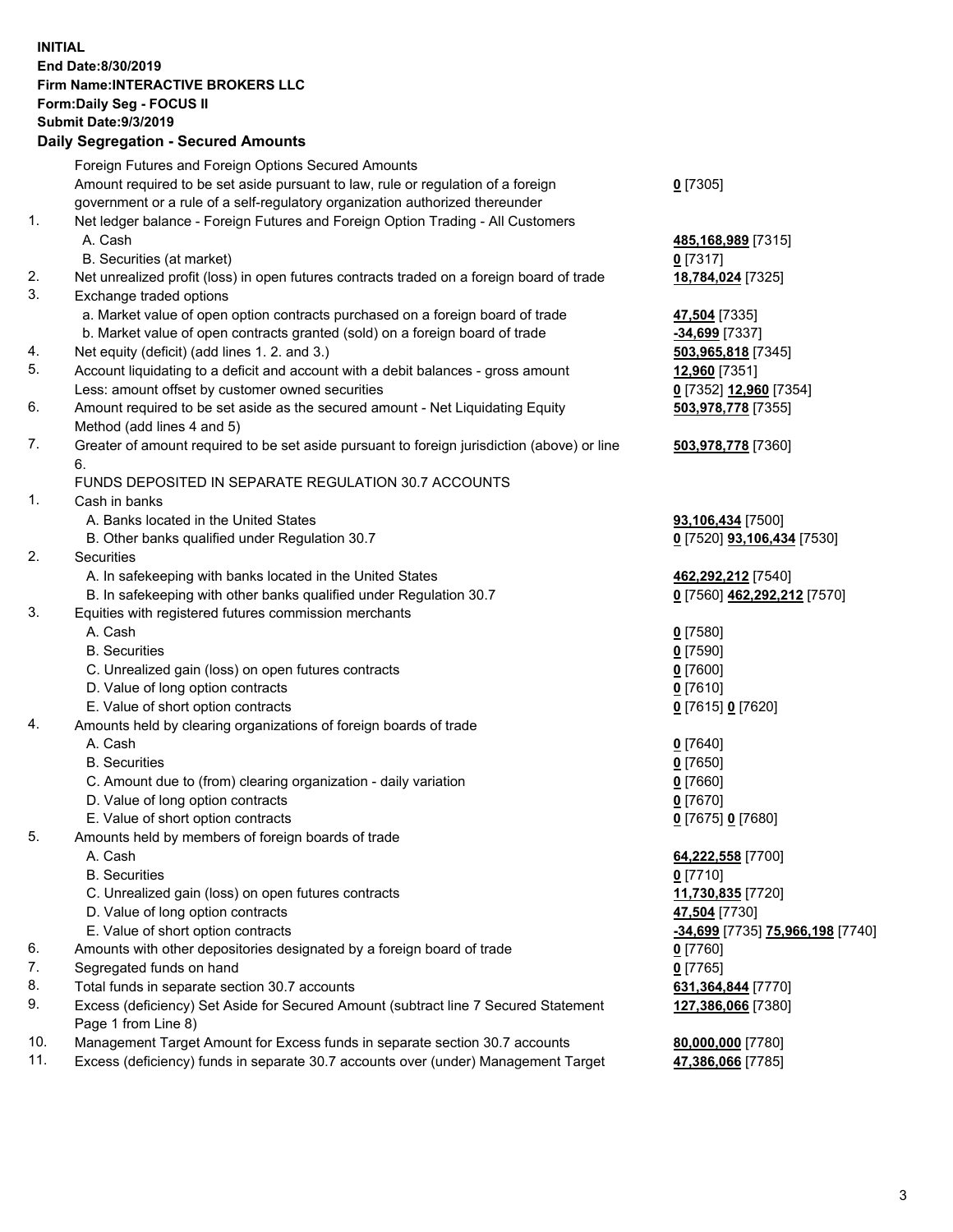**INITIAL End Date:8/30/2019 Firm Name:INTERACTIVE BROKERS LLC Form:Daily Seg - FOCUS II Submit Date:9/3/2019 Daily Segregation - Segregation Statement** SEGREGATION REQUIREMENTS(Section 4d(2) of the CEAct) 1. Net ledger balance A. Cash **4,161,497,530** [7010] B. Securities (at market) **0** [7020] 2. Net unrealized profit (loss) in open futures contracts traded on a contract market **-72,126,267** [7030] 3. Exchange traded options A. Add market value of open option contracts purchased on a contract market **266,404,125** [7032] B. Deduct market value of open option contracts granted (sold) on a contract market **-254,403,839** [7033] 4. Net equity (deficit) (add lines 1, 2 and 3) **4,101,371,549** [7040] 5. Accounts liquidating to a deficit and accounts with debit balances - gross amount **1,221,262** [7045] Less: amount offset by customer securities **0** [7047] **1,221,262** [7050] 6. Amount required to be segregated (add lines 4 and 5) **4,102,592,811** [7060] FUNDS IN SEGREGATED ACCOUNTS 7. Deposited in segregated funds bank accounts A. Cash **1,004,374,437** [7070] B. Securities representing investments of customers' funds (at market) **1,987,026,830** [7080] C. Securities held for particular customers or option customers in lieu of cash (at market) **0** [7090] 8. Margins on deposit with derivatives clearing organizations of contract markets A. Cash **6,130,026** [7100] B. Securities representing investments of customers' funds (at market) **1,339,219,289** [7110] C. Securities held for particular customers or option customers in lieu of cash (at market) **0** [7120] 9. Net settlement from (to) derivatives clearing organizations of contract markets **-13,795,126** [7130] 10. Exchange traded options A. Value of open long option contracts **266,236,757** [7132] B. Value of open short option contracts **-254,360,402** [7133] 11. Net equities with other FCMs A. Net liquidating equity **0** [7140] B. Securities representing investments of customers' funds (at market) **0** [7160] C. Securities held for particular customers or option customers in lieu of cash (at market) **0** [7170] 12. Segregated funds on hand **0** [7150] 13. Total amount in segregation (add lines 7 through 12) **4,334,831,811** [7180] 14. Excess (deficiency) funds in segregation (subtract line 6 from line 13) **232,239,000** [7190] 15. Management Target Amount for Excess funds in segregation **155,000,000** [7194] **77,239,000** [7198]

16. Excess (deficiency) funds in segregation over (under) Management Target Amount Excess